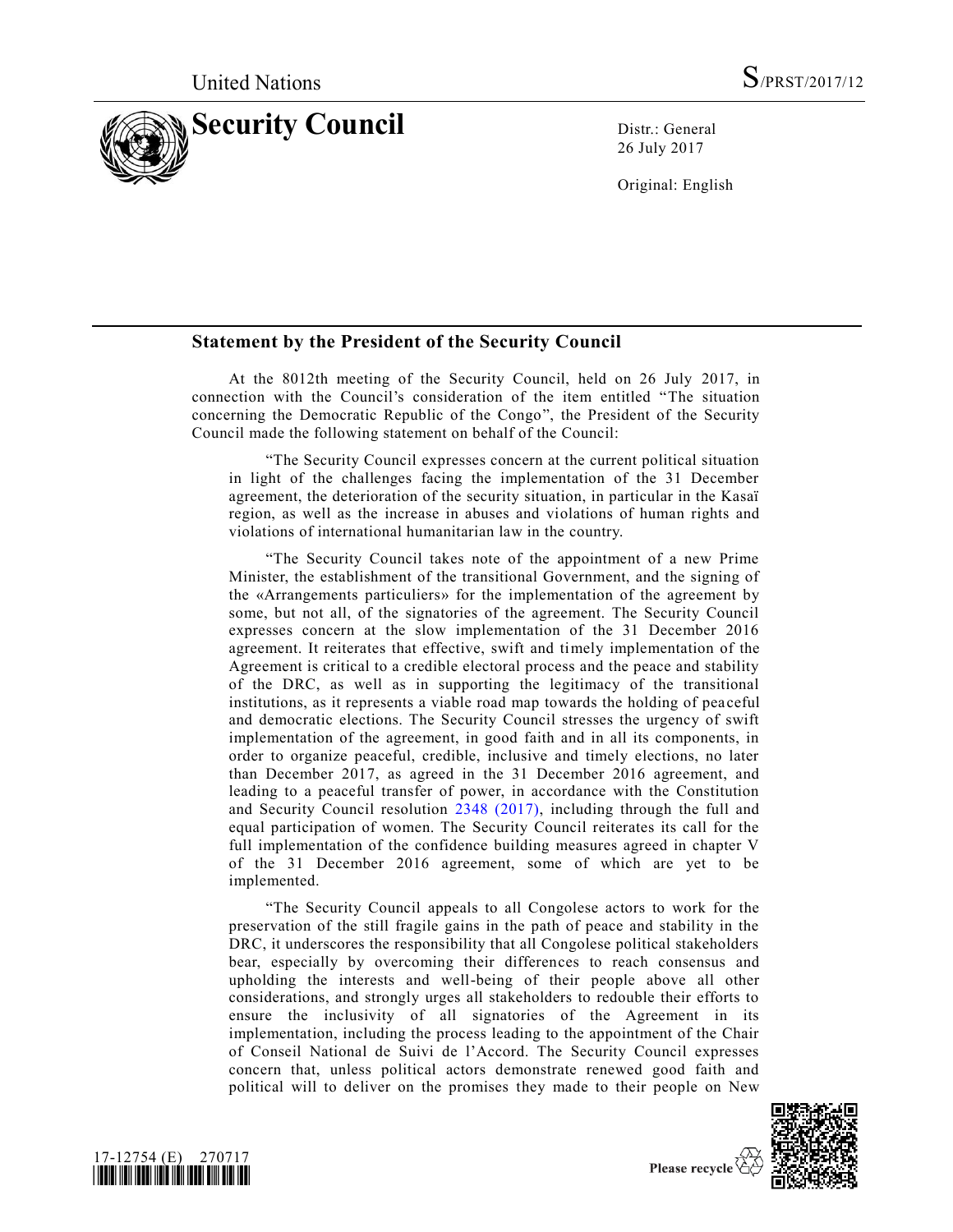Year's Eve 2016, the DRC and the wider region are set to face an increased risk of insecurity and instability. The Security Council further calls upon all political parties, their supporters, and other political actors to remain calm and refrain from violence of any kind. The Security Council reiterates its commitment to act accordingly regarding all Congolese actors whose actions and statements impede the implementation of the agreement and the organization of the elections.

"The Security Council welcomes the progress made in the voter registration process, led by the National Electoral Commission, CENI, with the active support of MONUSCO, and calls for the continuation of these efforts in order to ensure that voters throughout the country, including in the Kasaï provinces, are duly registered. The Security Council calls for the swift publication of the electoral timetable, as called for by the African Union at its 29th Summit, which would provide clarity on both the timing and steps ahead and allow partners, including the UN, whose technical and financial support remains important for the holding of the elections, to better determine the type of assistance they need to provide and to enable the effective preparation of elections. The Security Council takes note of the repeated commitment by DRC authorities to fund the upcoming electoral cycle, and underlines that, despite the budgetary difficulties facing the Government, it remains crucial that the promised funds are disbursed as scheduled to ensure that the electoral process proceeds in a timely manner.

"The Security Council reiterates its condemnation of the violence witnessed in the Kasaï region over recent months and expresses serious concerns at violations and abuses of human rights committed in the region, including cases of sexual violence in conflict, and at the recent reports of more alleged mass graves. The Security Council takes note of statements by DRC representatives claiming that some alleged mass graves were in fact burial sites. The Security Council reiterates its grave concern at serious violations of international humanitarian law and abuses of human rights committed by local militia in that region, including those involving recruitment and use of children in armed conflict, attacks on civilians and civilian sites, as well as attacks on DRC security forces and symbols of State authority. The Security Council further expresses concern about attacks, in contravention of applicable international law, against schools and hospitals and calls for respect to the civilian character of schools, in accordance with international humanitarian law. The Security Council further reiterates its serious concerns at the recent reports of significant increase in violations of international humanitarian law and human rights by members of the security forces of the DRC in the Kasai region, including the disproportionate use of force and the killing of civilians. The Security Council underlines that these violations and abuses might constitute war crimes under international law. The Security Council underscores the primary responsibility of the DRC Government for ensuring security in its territory and protecting its population, with respect for the rule of law, human rights and international humanitarian law, and calls on the Government of DRC to desist from any excessive use of force and on all other parties to immediately cease and reject any kind of violence, lay down their arms and engage in a peaceful solution to the crisis.

"The Security Council further expresses concern over the humanitarian crisis caused by the violence, which has displaced more than 1.4 million people internally and forced more than 30,000 people to flee the country. The